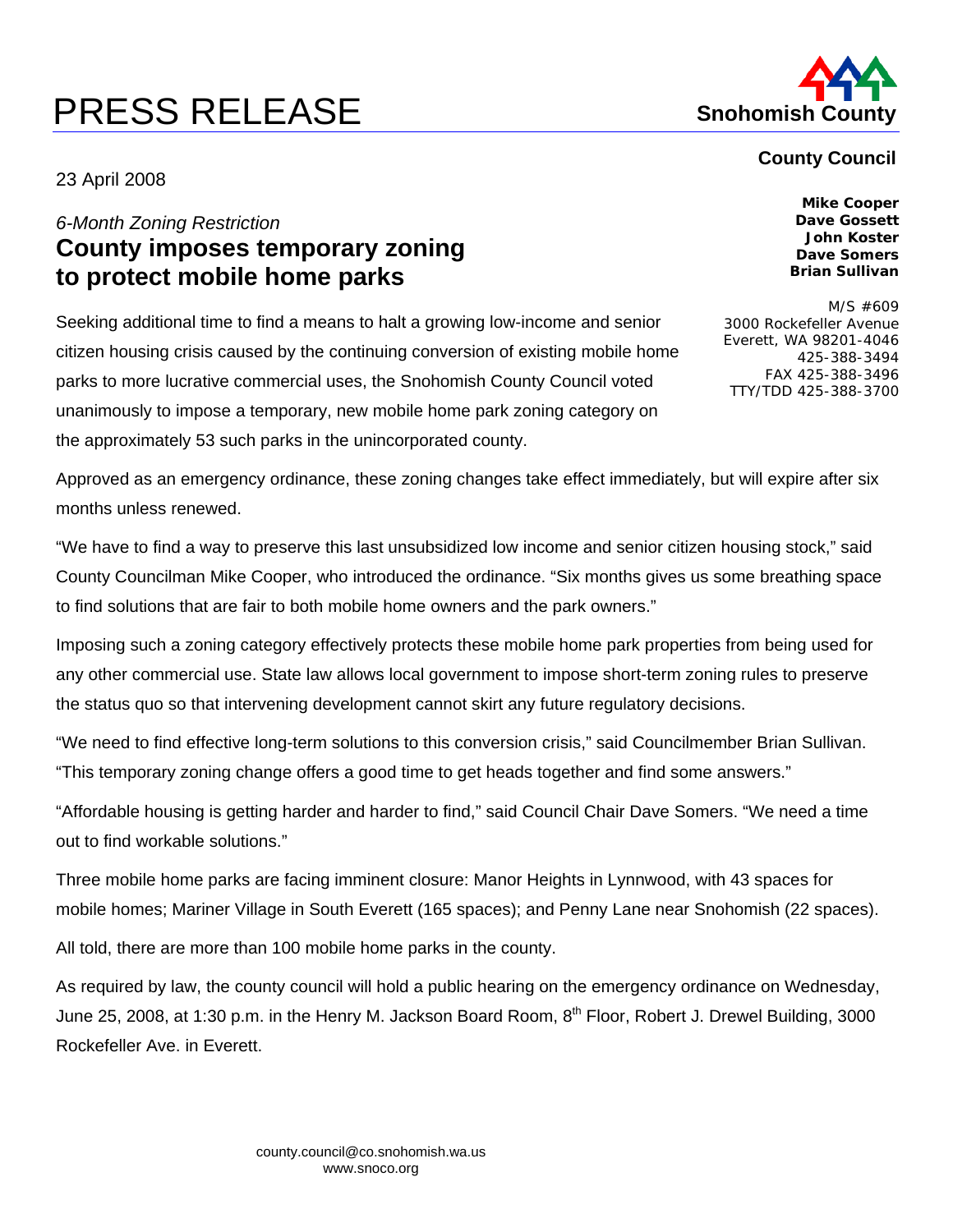The county council requested that prior to the June 25<sup>th</sup> public hearing, the county executive devise a work plan to complete a review, analysis and provide recommendations for mobile home parks in the county.

###

CONTACT: Fred Bird Council Public Information Officer 425-388-3873; Cell 206-200-2514 fred.bird@co.snohomish.wa.us

## **Mobile Home Parks in Unincorporated Snohomish County**

#### **Name** Address

Admiralty Way Mobile 13301 Admiralty Way, Everett Wa 98204 Airport Inn 12130 Hwy 99, Everett Wa 98204 Alpine Mobile Park 13119 17th Ave W, Everett Wa 98204 Atlasta Mobile Park 13507 Highway 99 S, Lynnwood Wa 98037 Avondale Mobile Home 2020 Center Rd, Everett Wa 98204 Cardinal Estates Park 8430 15th Pl SE, Everett Wa 98205 Carriage Club Estates 13320 Hwy 99 S, Everett Wa 98204 Chinook Mobile Park 12829 Hwy 99 S, Everett Wa 98204 Circle H Mobile Park 6413 123rd Ave SE, Snohomish Wa 98290 Country Carriage Estates 20407 Little Bear Crk Rd, Woodinville Wa 9 Country Club Mobile Park 23708 Locust Way, Bothell Wa 98021 Country Manor 8730 206th St SE, Snohomish Wa 98290 Country Mobile Estates 11901 55th Ave NE, Marysville Wa 98270 Forest Grove 1530 148th St NE, Arlington Wa 98223 Fourth Ave Estates 11100 4th Ave W, Everett Wa 98204 Frontier Mobile Manor 1316 91st Ave SE, Everett Wa 98205 Kellogg Village MH Park 5711 100 St NE, Marysville Wa 98270 Kennard Mobile Estates 2200 196th St SE, Bothell Wa 98012 Kings Court 1920 196th St SW, Lynnwood Wa 98036 Lake Ki Mobile Park 1820 Lakewood Rd, Arlington Wa 98223 Lockwood Village 1121 244th St SW, Bothell Wa 98021 Lynnwood Heights 4111 164th St SW, Lynnwood Wa 98037 Machias Mobile Park 14827 Ok Mill Rd, Snohomish Wa 98290 Manor Heights Mobile Estates 4015 164th St SW, Lynnwood Wa 98037 Mariner Village **815 124th St SW, Everett Wa 98204** Martha Lake Mobile Manor 415 Lakeview Rd, Lynnwood Wa 98037 Meridian Village Mobile 11500 Meridian Ave S, Everett Wa 98204 North Creek Mobile Manor 19326 19th Ave SE, Bothell Wa 98012 Pilchuck Mobile Park 11100 92nd St SE, Snohomish Wa 98290 Plantation Mobile Park 9425 56th St SE, Snohomish Wa 98290 Ridge Acres Mobile Park 23121 Edmonds Way, Edmonds Wa 98026 Royal Apt & Mobile Park 13016 Hwy 99 S, Everett Wa 98204 Royal Coachman 1332 192nd St SE, Bothell Wa 98012

Clearview East Mobile 17410 87th Ave SE, Snohomish Wa 98290 Lakeside Mobile Park 17004 E Lk Goodwin Rd, Stanwood Wa 98292 Lakeview Mobile Park 101 S Davies Rd, Lake Stevens Wa 98258 Lost Lake Mobile Park 13118 Lost Lake Rd, Snohomish Wa 98290 Mountain View Estates 123rd Ave & 66th St, Lake Stevens Wa 98258 Serene Terrace Mobile 14322 Admiralty Way, Lynnwood Wa 98037